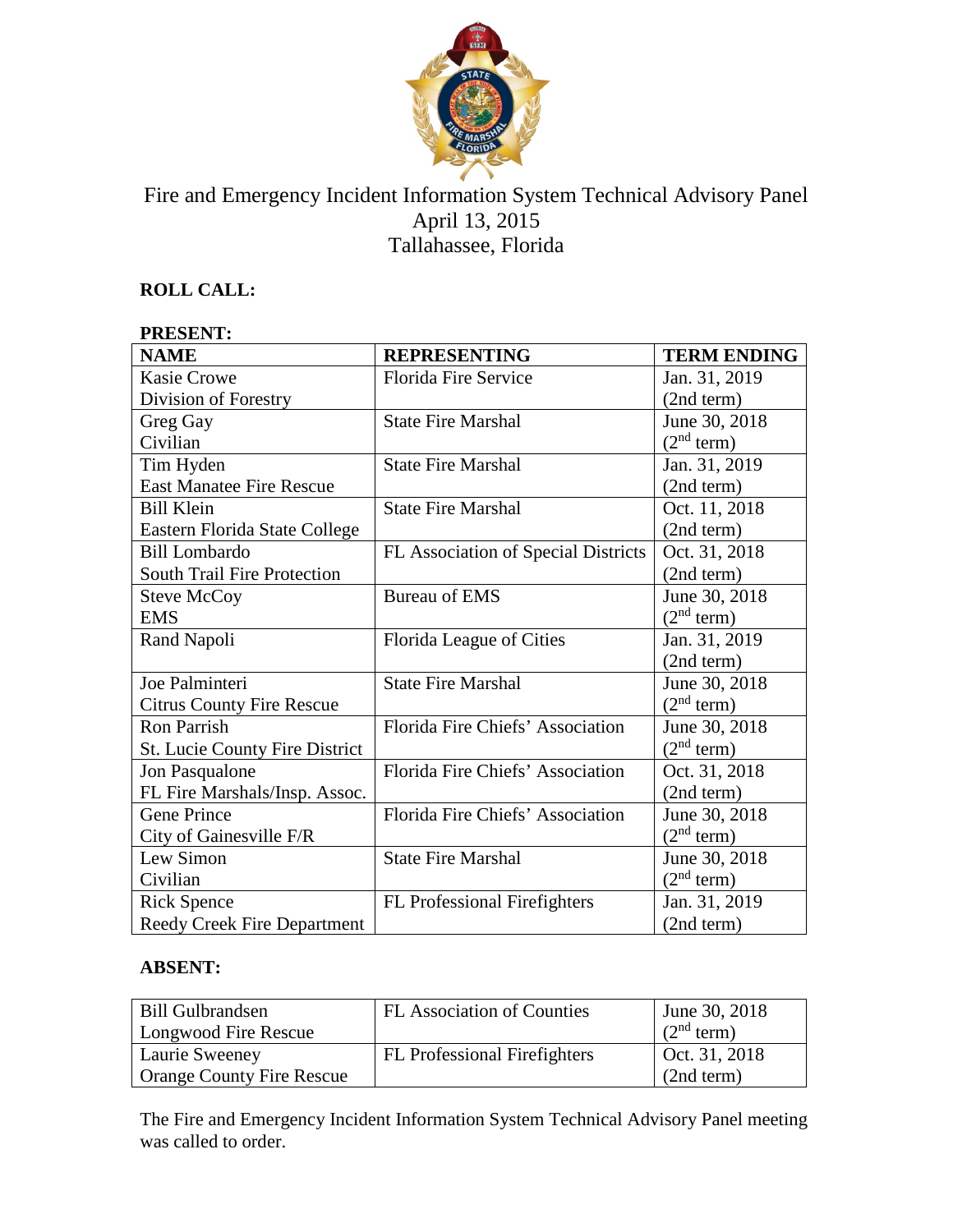**On a motion duly made**, the minutes from the Fire and Emergency Incident Information System Technical Advisory Panel held on January 22, 2015 were approved.

### **Motion carried**.

#### **REPORT FROM DIVISION:** *Given by Julius Halas, Director*

- Legislature
	- o SB 244 Council submitted letter.
	- o Currently dealing with training hours only, all other exemptions have been withdrawn
- Tallahassee Memorial
	- o Ribbon Cutting Ceremony went well.
	- o Monies still being raised to complete.

### **REPORT FROM FFIRS:** *Provided by Matt Hinson, FFIRS Section*

#### **Handout provided and available upon request.**

- Fire Departments need to contact FFIRS to update to the current version of software (5.9.5)
- Changes in new version 5.9.5
	- o Hazmat module allows for dust explosion incidents
	- o Removes required equipment involved in ignition be entered if incident is not a vehicle fire
	- o Allows the action taken of forcible entry for incident type (animal rescue)

### **REPORT FROM EMS:** *Provided by Steve McCoy, Bureau of EMS*

- Legislative
	- o SB 748 Telahealth
	- o SB 706 Clean Up (language)
	- o HB 1271 Air medical transport
	- o HB 7071 Traffic Control
- Bureau
	- o Analyzing paramedic exam for national registry
- EMSTARS
	- o 75% of calls captured
	- o 92.5% reporting
- Web based reports
	- o Will be on website by end of month

### **OLD BUSINESS:**

• NASFM – Understanding Your Role in Fire Incident Data o Request to panel to help push out information

### **NEW BUSINESS:**

None